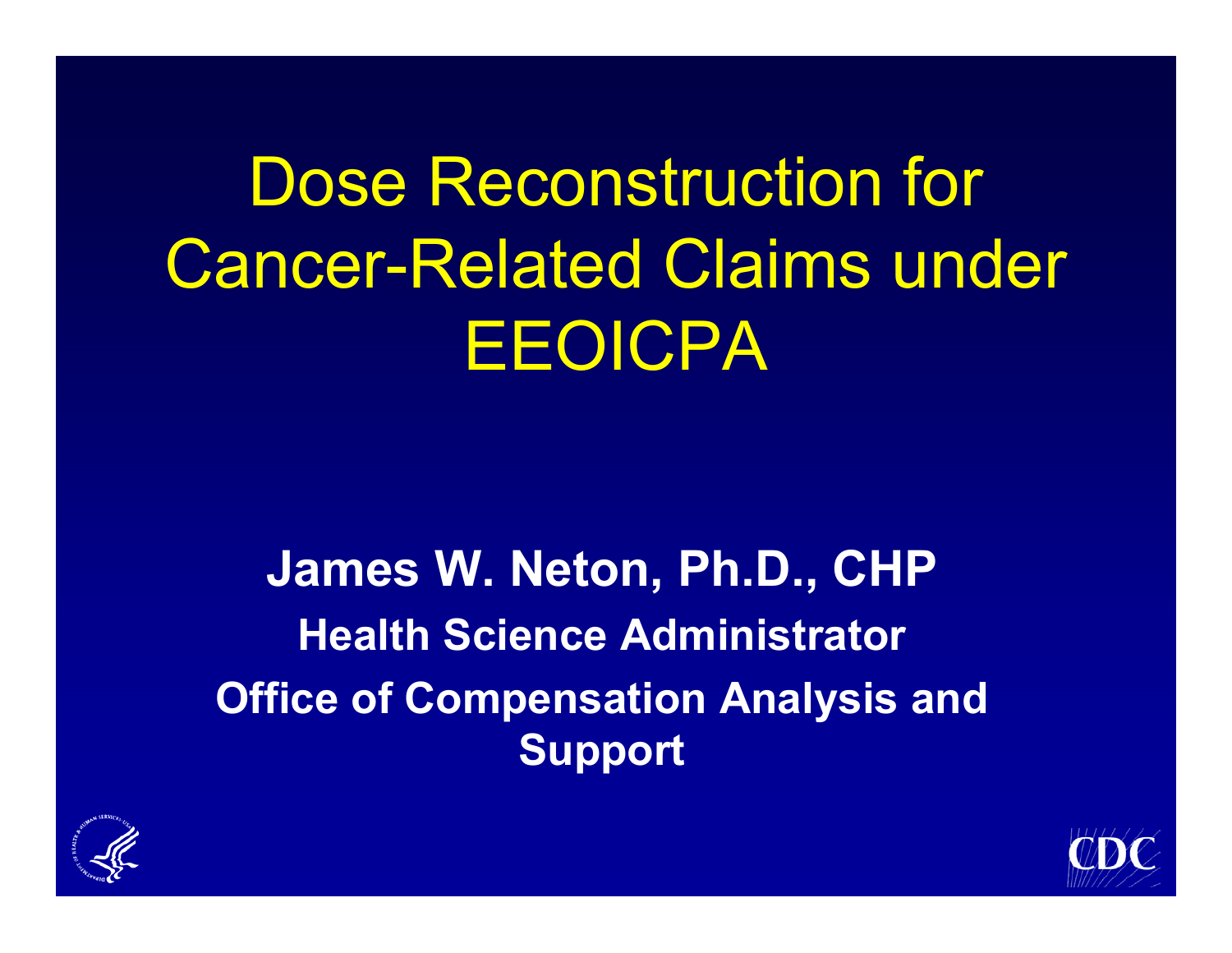### Dose Reconstruction Process

**Receive Claim**





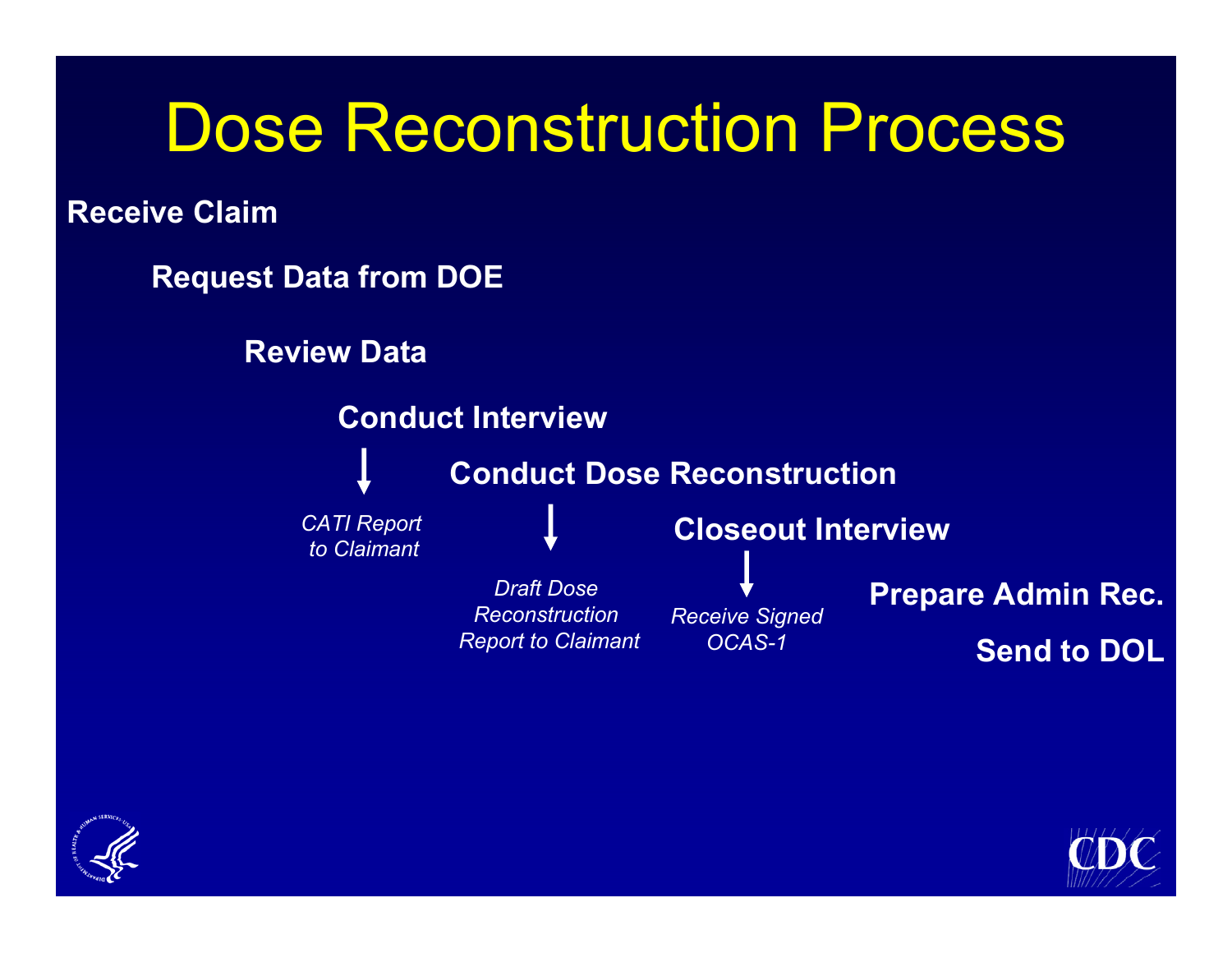#### Sources of Information

Cancer and Employment Information from Claimant

Individual Dosimetry

#### & Bioassay Data **Data to Support** Dose Reconstruction

Dose Reconstruction Interview

Site Profile Data



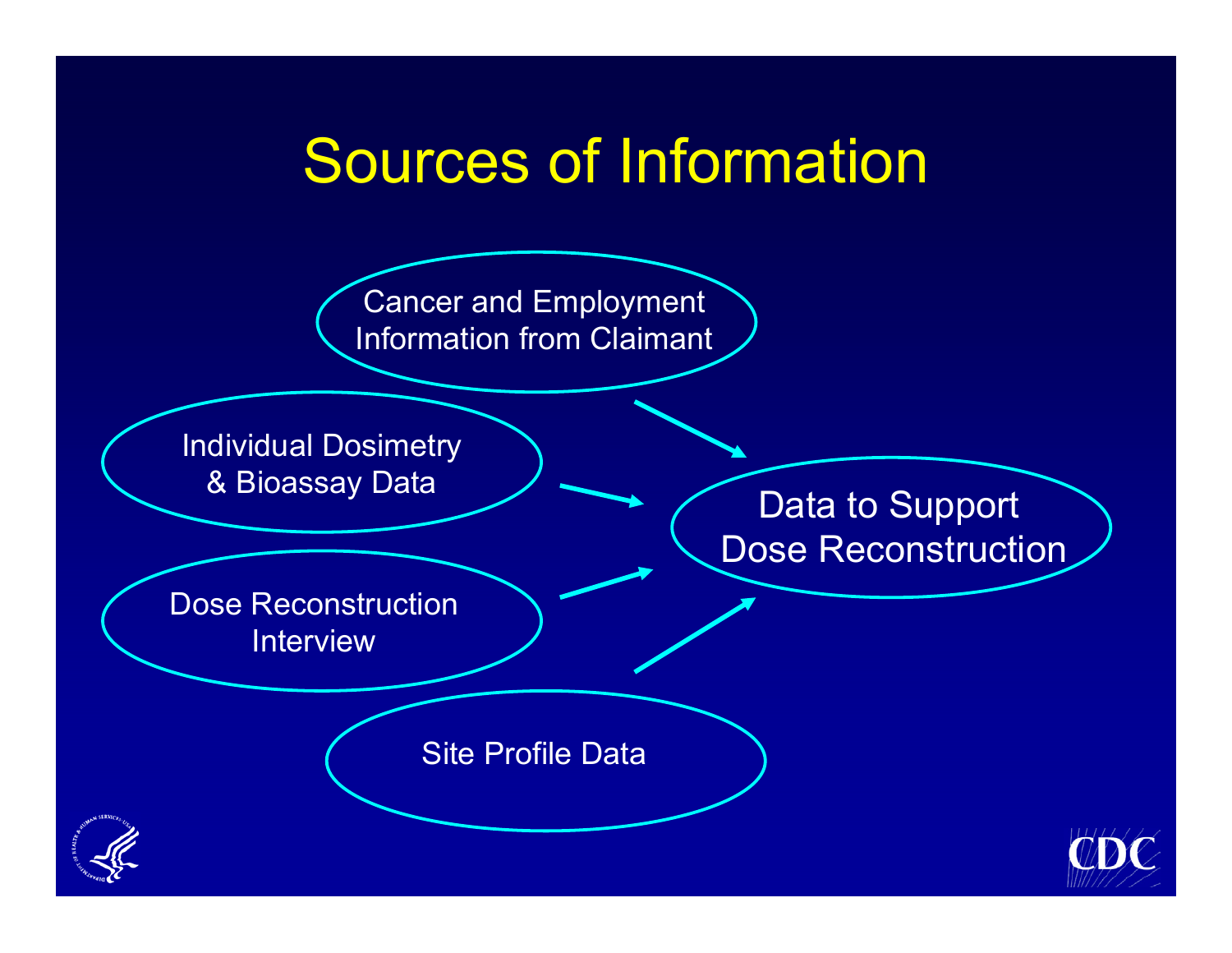### Basics of Dose Reconstruction

- Use all available worker and workplace information to reconstruct dose
- Evaluate all doses of record for data quality shortcomings
- $\bullet$  Evaluate potential for undetected or unmonitored dose
- Use recommendations established by national and international organizations



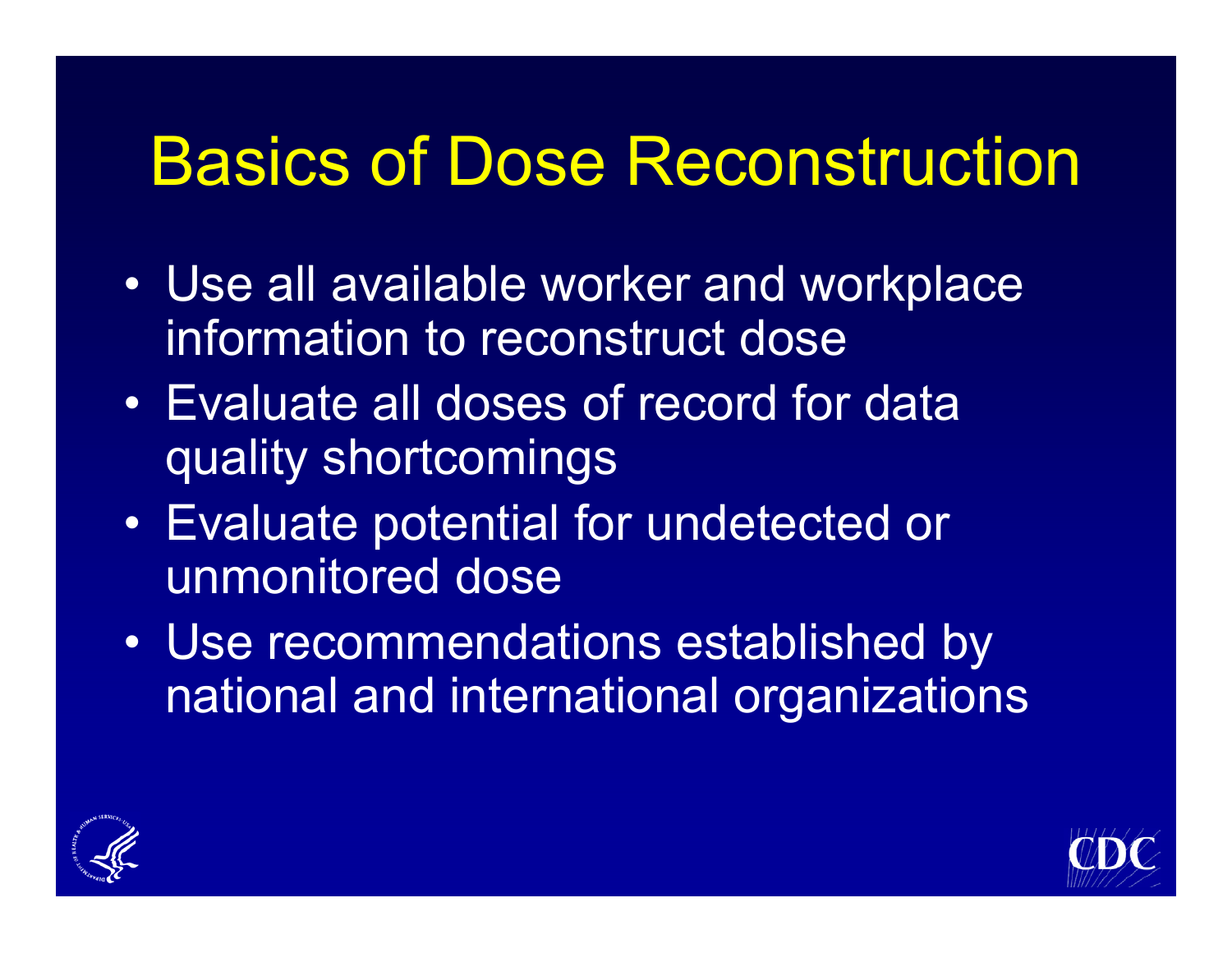# Dose Reconstruction (continued)

- $\bullet$  Preferentially use individual monitoring data if available and of sufficient quality
- $\bullet$  Rely on use of area dosimeters, radiation surveys and air sampling if individual data not available
- $\bullet$  If no monitoring data, use available data on source term, etc.



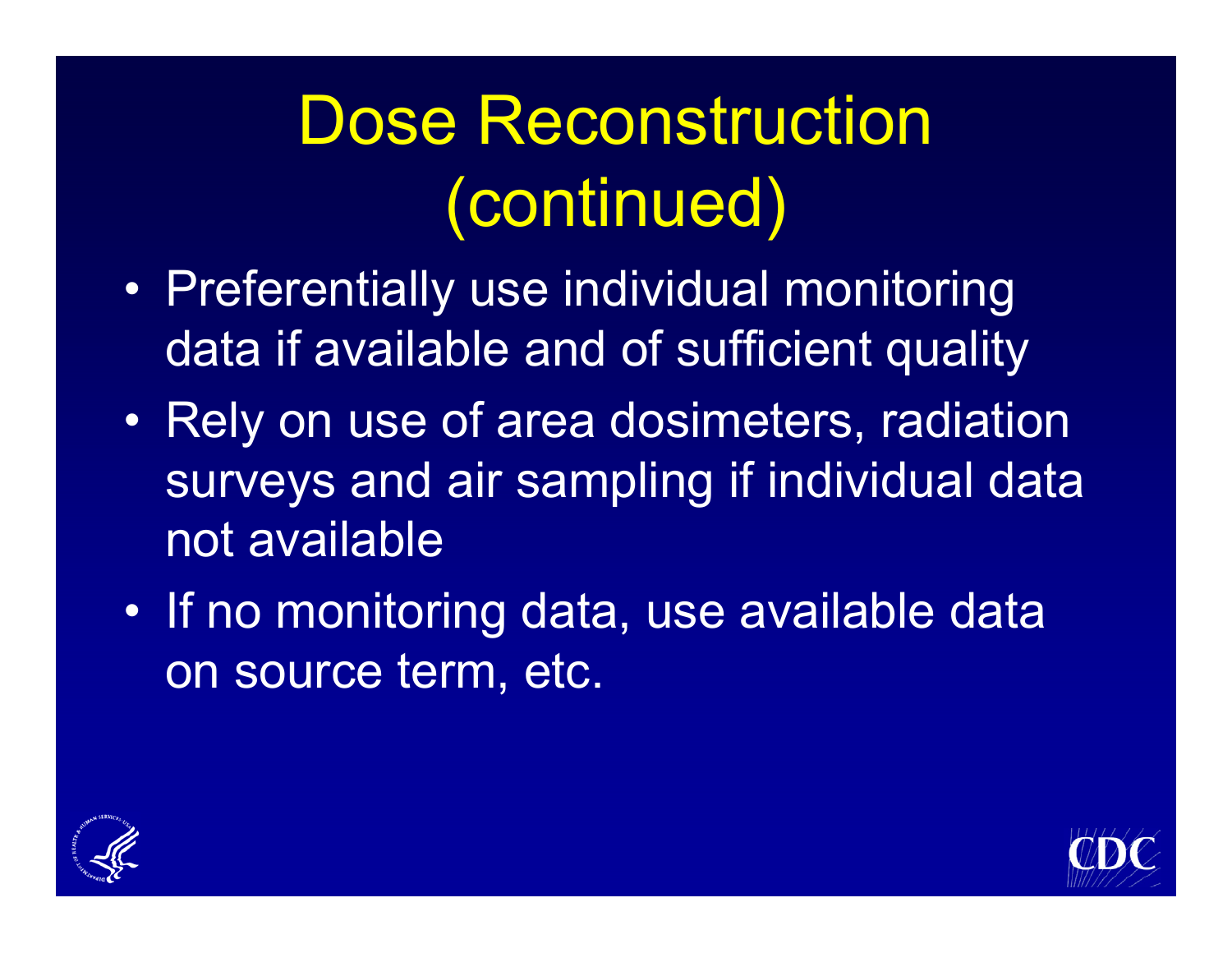# Dose Reconstruction (continued)

- Annual organ doses will be computed from date of first employment to date of diagnosis
- When possible, provide an estimate of uncertainty
- Dose output will be compatible with the probability of causation software (NIOSH-IREP)



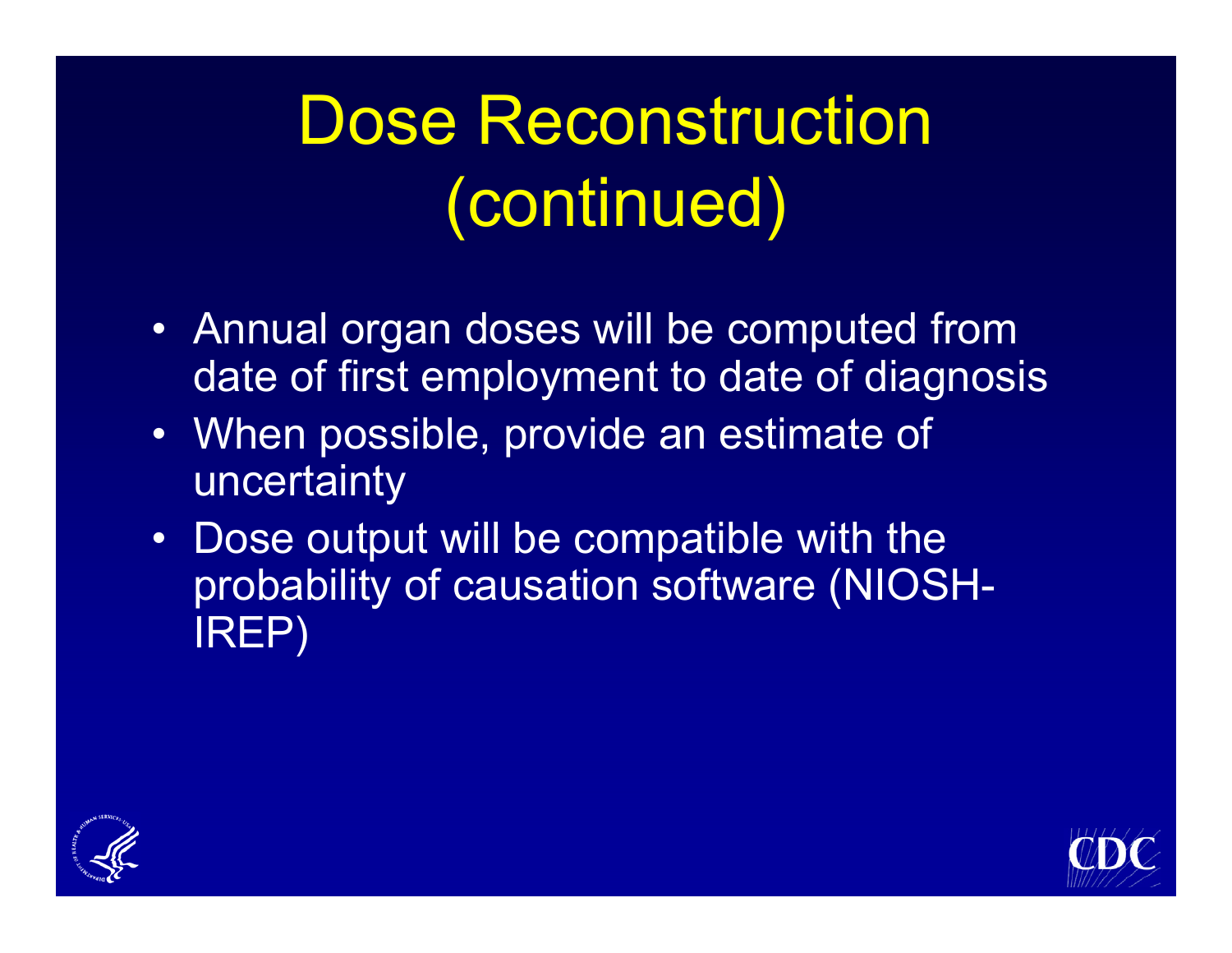#### Computer Assisted Telephone Interview (CATI)

- Uses standard scripts
	- Can be viewed on OCAS website
- Approved by the Office of Management and Budget
- Average interview ~ 1 hour
- Range from 20 minutes to >4 hours
- Provisions for secure "Q cleared" interviews
- $\bullet$ Interview recommended, but not required



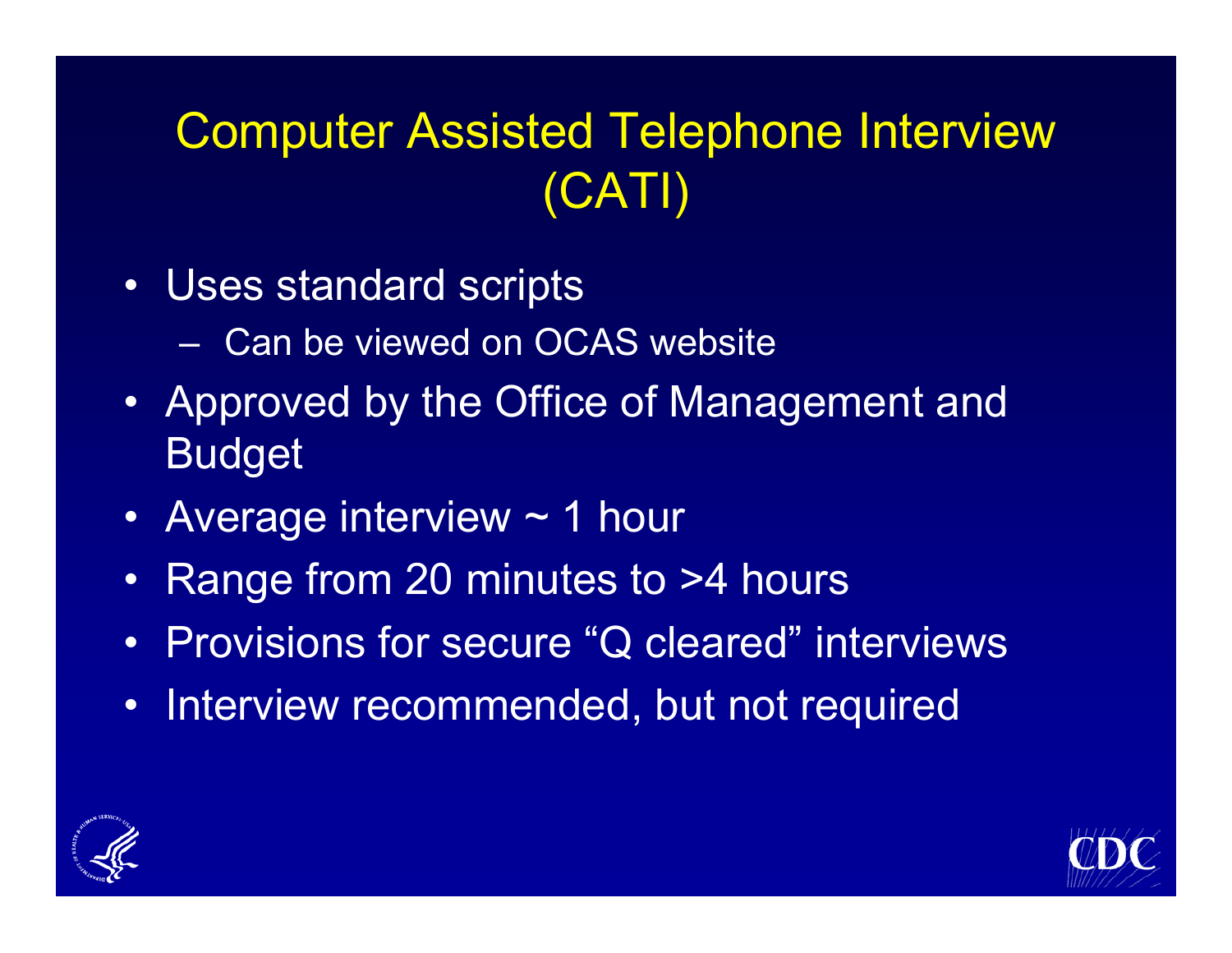### Dose Reconstruction Report

- Cover Page
- $\bullet$ Introduction
- $\bullet$ Dose Reconstruction Overview
- Information Used
- Personal Background Information
- Dose Estimate
- Summary
- References
- $\bullet$ IREP Input as an Attachment



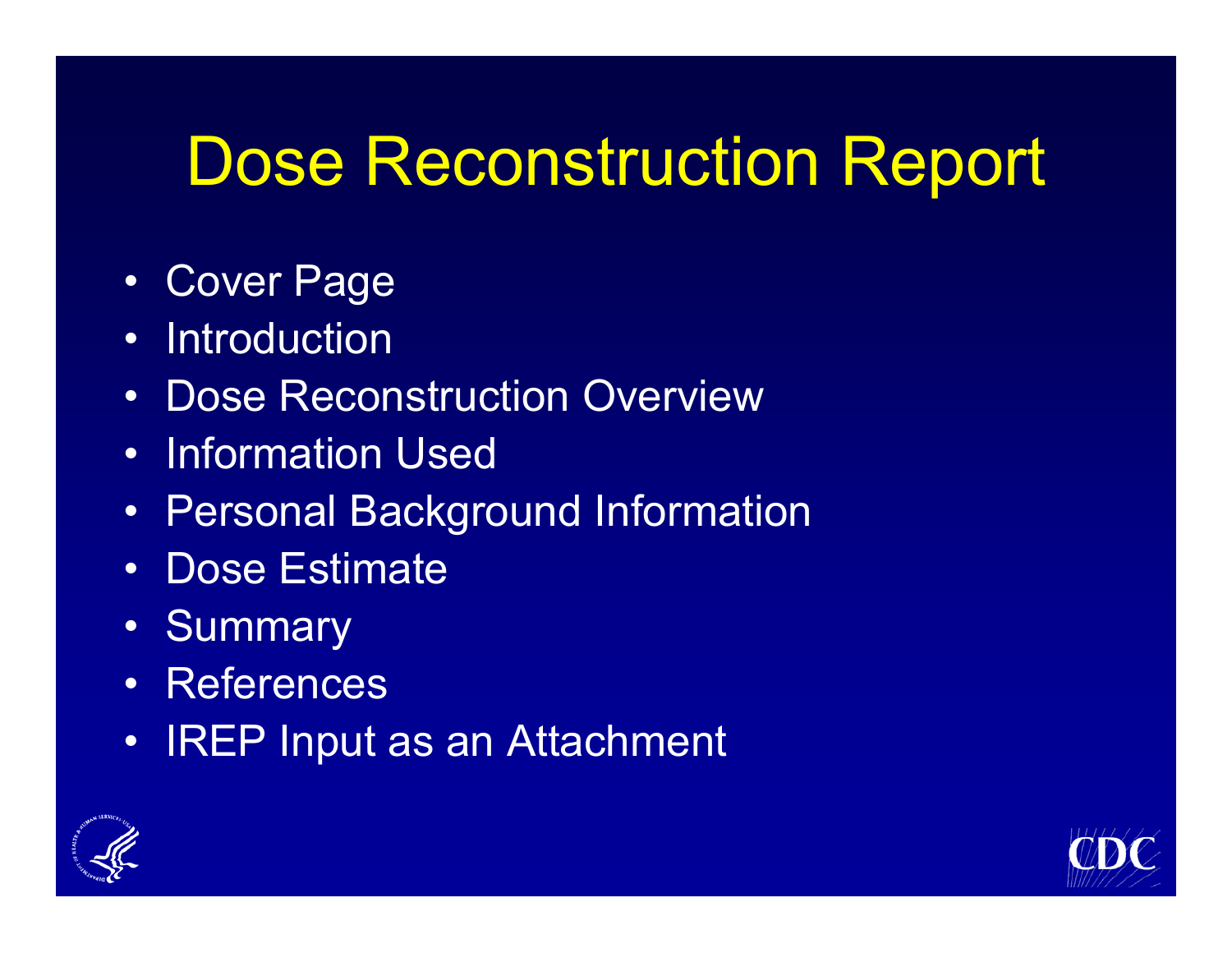### **The Special Exposure Cohort (SEC)**

- Special Exposure Cohort established by EEOICPA.
- Congress included certain employees of 4 facilities/sites.
- Compensation can be awarded for 22 ("specified") cancers, under limited conditions.
- For Cohort members, the Department of Labor does not have to determine whether the cancer was likely to have been caused by radiation.



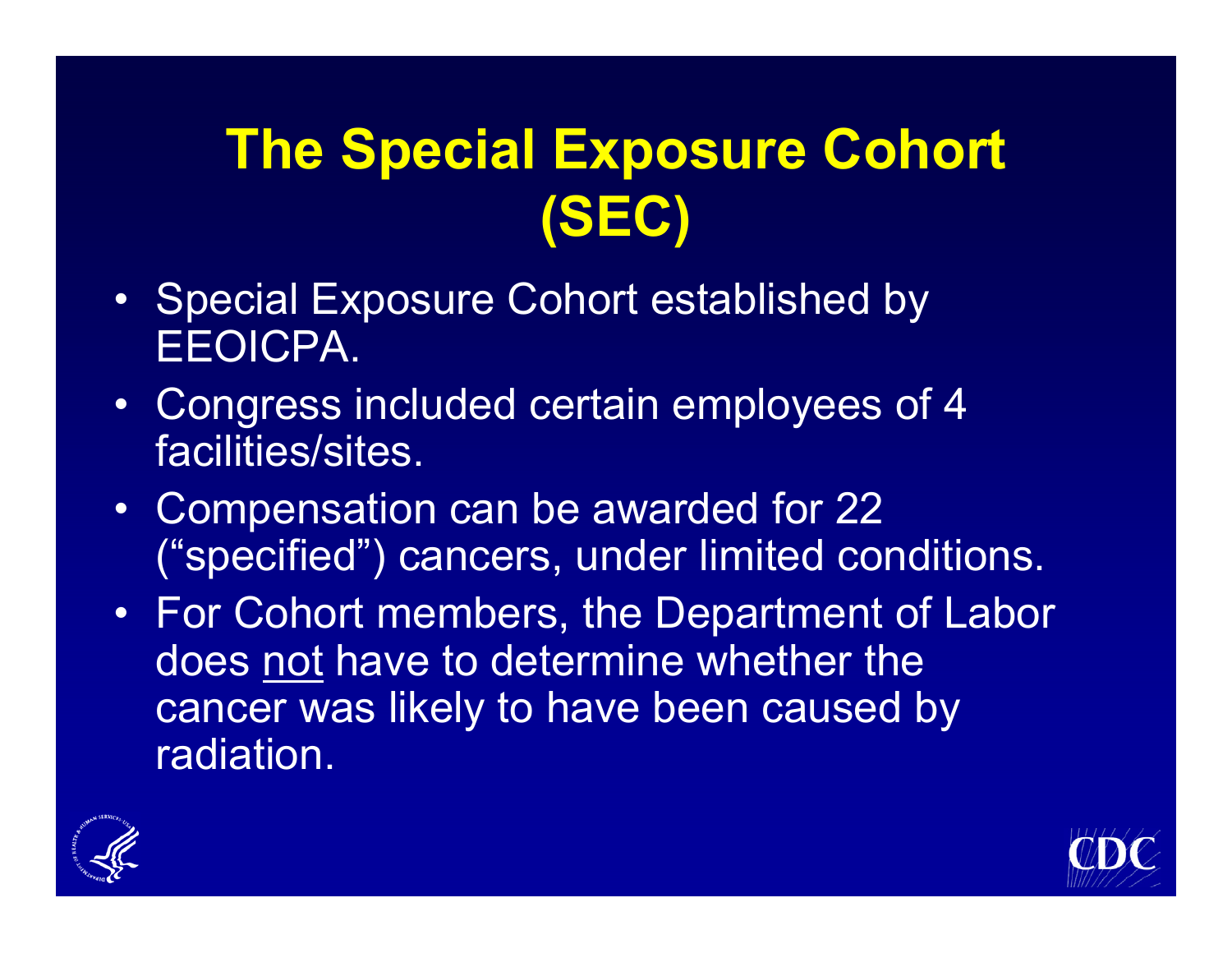#### **Special Exposure Cohort (continued)**

- Congress recognized that other groups of nuclear weapons employees might have to be added to the Cohort.
- EEOICPA allowed the President to add classes of employees to the Cohort and required procedures for doing this.
- The President assigned these responsibilities to the Secretary of HHS.



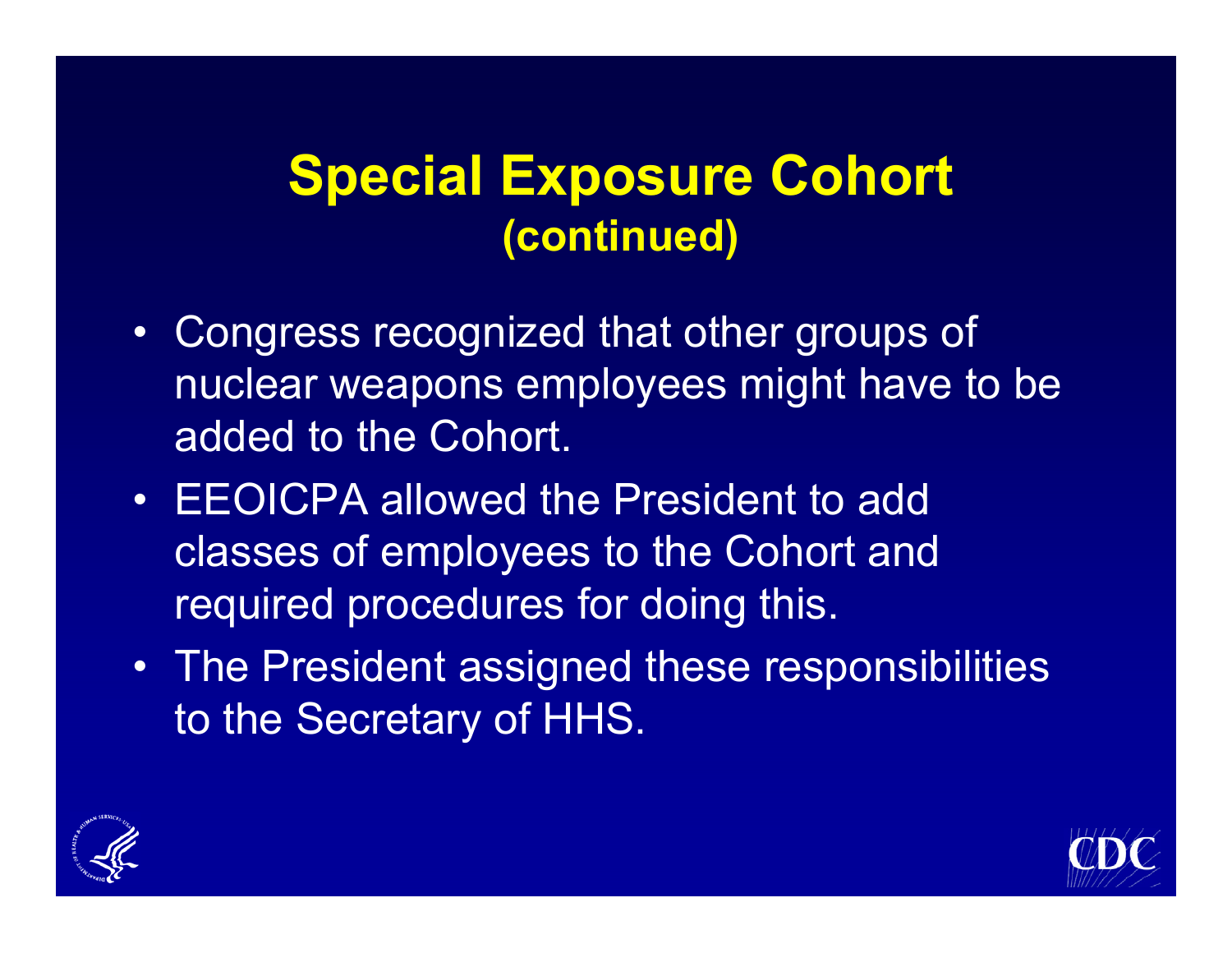### **What requirements does EEOICPA set for adding to the Cohort?**

HHS can add a class of employees to the Cohort if :

- $\bullet$  NIOSH cannot estimate radiation doses of the employees with sufficient accuracy; and
- $\bullet$ It is reasonably likely that the radiation doses endangered the health of the employees.



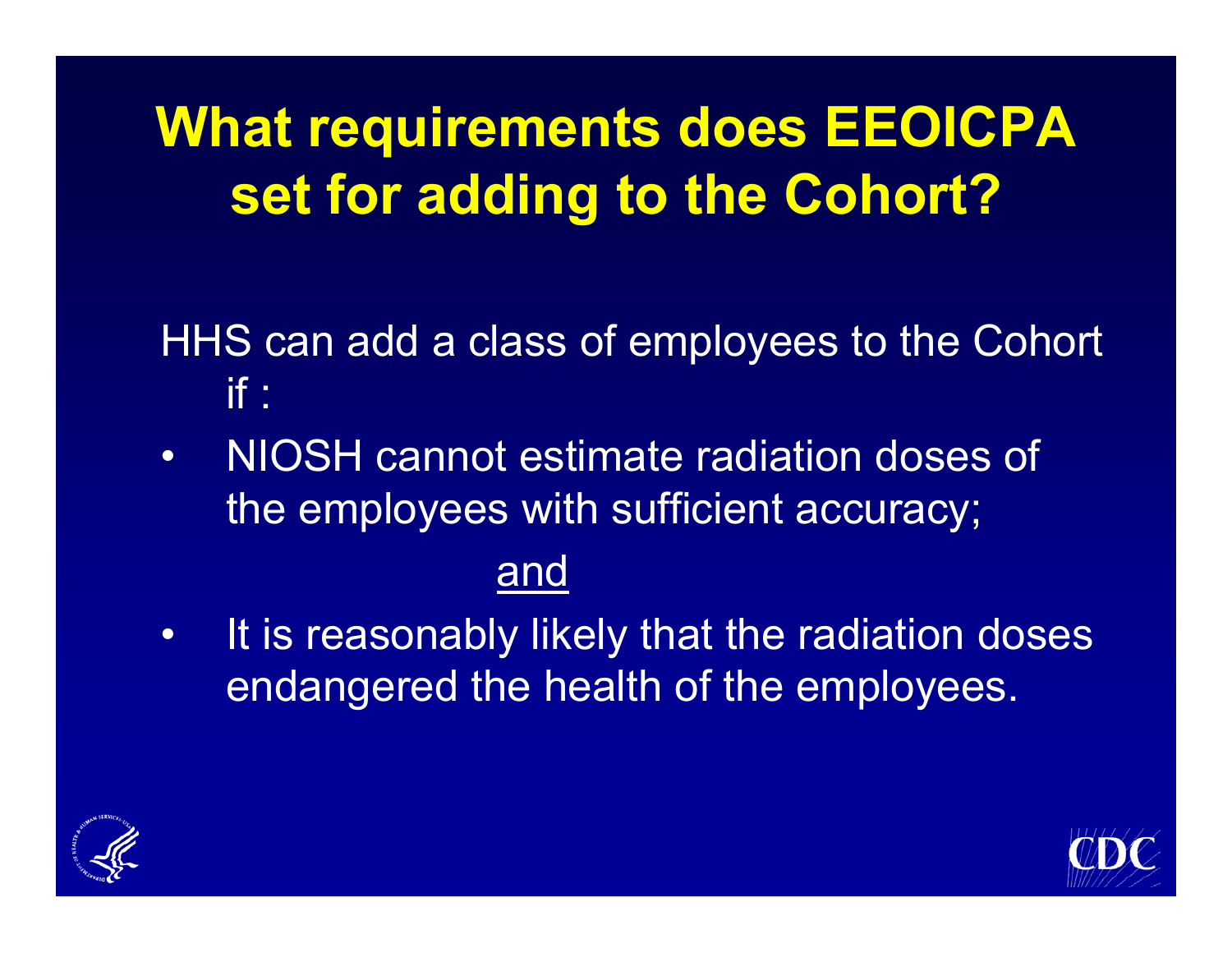#### **SEC Procedures Status**

- $\bullet$  Notice of Proposed Rulemaking published in the Federal Register on June 25, 2002
- $\bullet$ Comment period closed on August 26
- $\bullet$  Content of proposed 42 CFR 83, as well as all public comments contained on the OCAS website
- $\bullet$ NIOSH currently addressing comments